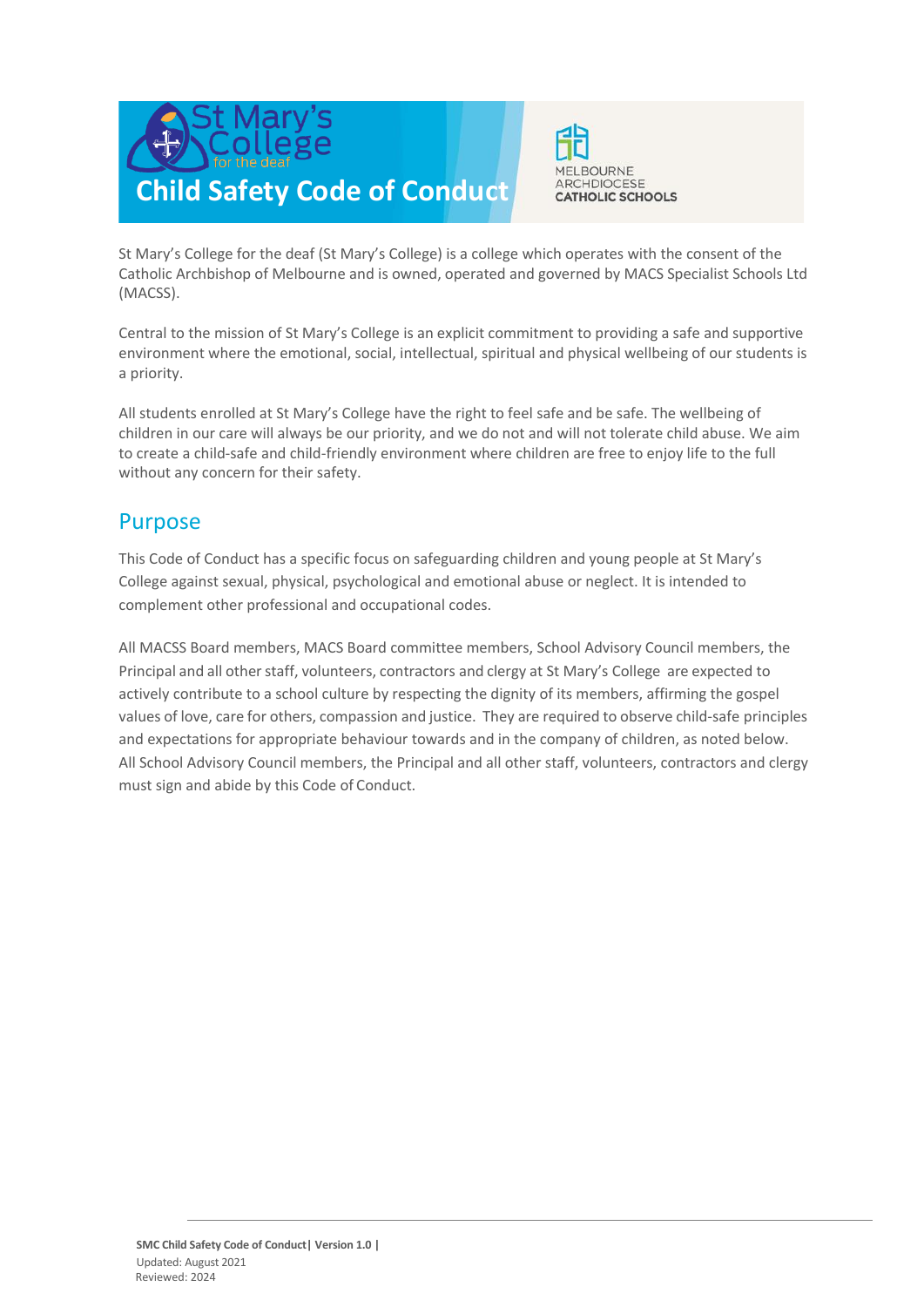# Acceptable behaviours

All MACSS Board members, MACS Board committee members, School Advisory Council members, the Principal and all our other staff, volunteers, contractors and clergy at St Mary's College are responsible for supporting the safety of children by:

- adhering to the school's child-safe policy and upholding the school's statement of commitment to child safety, at all times
- taking all reasonable steps to protect children from abuse
- treating everyone in the school community with respect
- listening and responding to the views and concerns of children particularly if they are telling you that they or another child has been abused or that they are worried about their safety/the safety of another child
- promoting the cultural safety, participation and empowerment of Aboriginal and Torres Strait Islander children (for example, by never questioning an Aboriginal or Torres Strait Islander child's self-identification)
- promoting the cultural safety, participation and empowerment of children with culturally and linguistically diverse backgrounds (for example, by having a zero-tolerance for discrimination)
- promoting the safety, participation and empowerment of children with a disability (for example, during personal care activities)
- ensuring as far as practicable that adults are not alone with a child
- reporting any allegations of child abuse to the school's leadership (or child safety officer if the school has appointed someone to this role)
- understanding and complying with all reporting obligations as they relate to mandatory reporting and reporting under the *Crimes Act 1958* (Vic.)
- reporting any child safety concerns to the school's leadership (or child safety officer if the school has appointed someone to thisrole)
- ensuring as quickly as possible that the child is safe if an allegation of child abuse is made
- reporting to the Victorian Institute of Teaching (VIT) any charges, committals for trial or convictions in relation to a sexual office by a registered teacher, orspecific allegations or concerns about a registered teacher.

## Unacceptable behaviours

All MACSS Board members, MACS Board committee members, School Advisory Council members, the Principal and all our other staff, volunteers, contractors and clergy at St Mary's College must not:

- ignore or disregard any suspected or disclosed child abuse
- develop any 'special'relationships with children that could be seen asfavouritism (for example, the offering of gifts or special treatment for specific children)
- exhibit behaviours with children which may be construed as unnecessarily physical (for example, inappropriate sitting on laps)
- put children at risk of abuse (for example, by locking doors)
- initiate unnecessary physical contact with children or do things of a personal nature that a child can do for themselves (for example, toileting or changing clothes)
- engage in open discussions of a mature or adult nature in the presence of children (for example, personal social activities)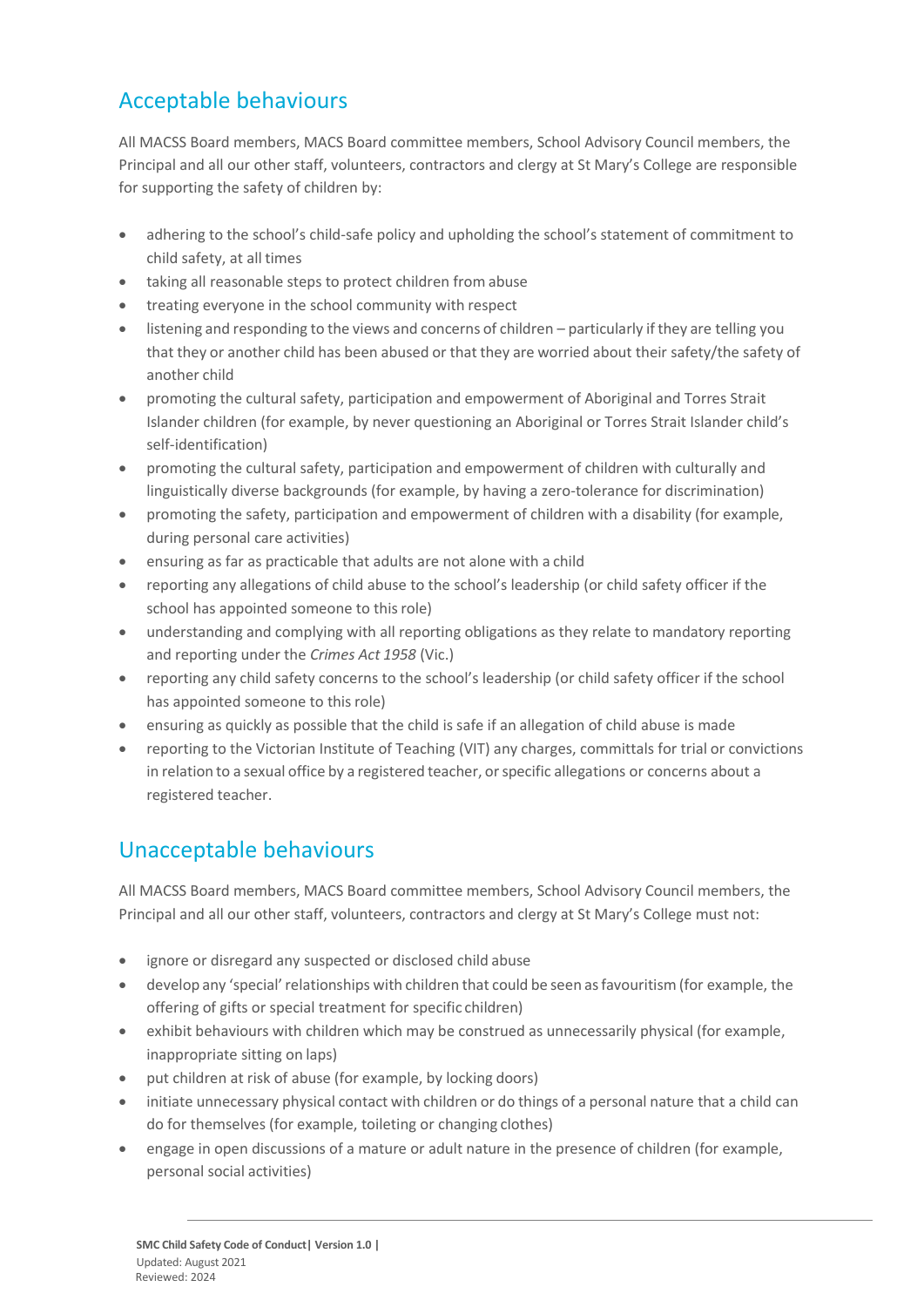- use inappropriate language in the presence of children
- express personal views on cultures, race or sexuality in the presence of children
- discriminate against any child, including because of age, gender, race, culture, vulnerability, sexuality, ethnicity or disability
- work with children while under the influence of alcohol or illegal drugs
- have contact with a child or their family outside school without the school leadership's or child safety officer's (if the school has appointed someone to this role) knowledge and/or consent orthe school governing authority's approval (for example, unauthorised after-hours tutoring, private instrumental/other lessons or sport coaching); accidental contact, such as seeing people in the street, is appropriate
- have any online contact with a child (including by social media, email, instant messaging etc.) or their family unless necessary (for example, providing families with eNewsletters or assisting students with their schoolwork)
- use any personal communication channels/devices such as a personal email account
- exchange personal contact details such as phone numbers, social networking sites or email addresses
- photograph or video a child without the consent of the parents or carers
- consume alcohol or drugs at school or at school events in the presence of children.

## Teachers

Teachers are also required to abide by the principles relating to relationships with students as set out in the Victorian Teaching Profession's Code of Conduct published by the VIT. These principles include:

- knowing their students well, respecting their individual differences and catering for their individual abilities
- working to create an environment which promotes mutual respect
- modelling and engaging in respectful and impartial language
- protecting students from intimidation, embarrassment, humiliation and harm
- respecting a student's privacy in sensitive matters
- interacting with students without displaying bias or preference
- not violating or compromising the unique position that a teacher holds of influence and trust in their relationship with students.

#### Psychologists, therapists and school counsellors

In their dealings with students, psychologists and school counsellorsshould also take into account their professional obligations as set out in a code of ethics or practice to which they are bound, including because of their membership of:

- the Australian Health Practitioner Regulation Agency
- the Australian Counselling Association
- Speech Pathology Australia.